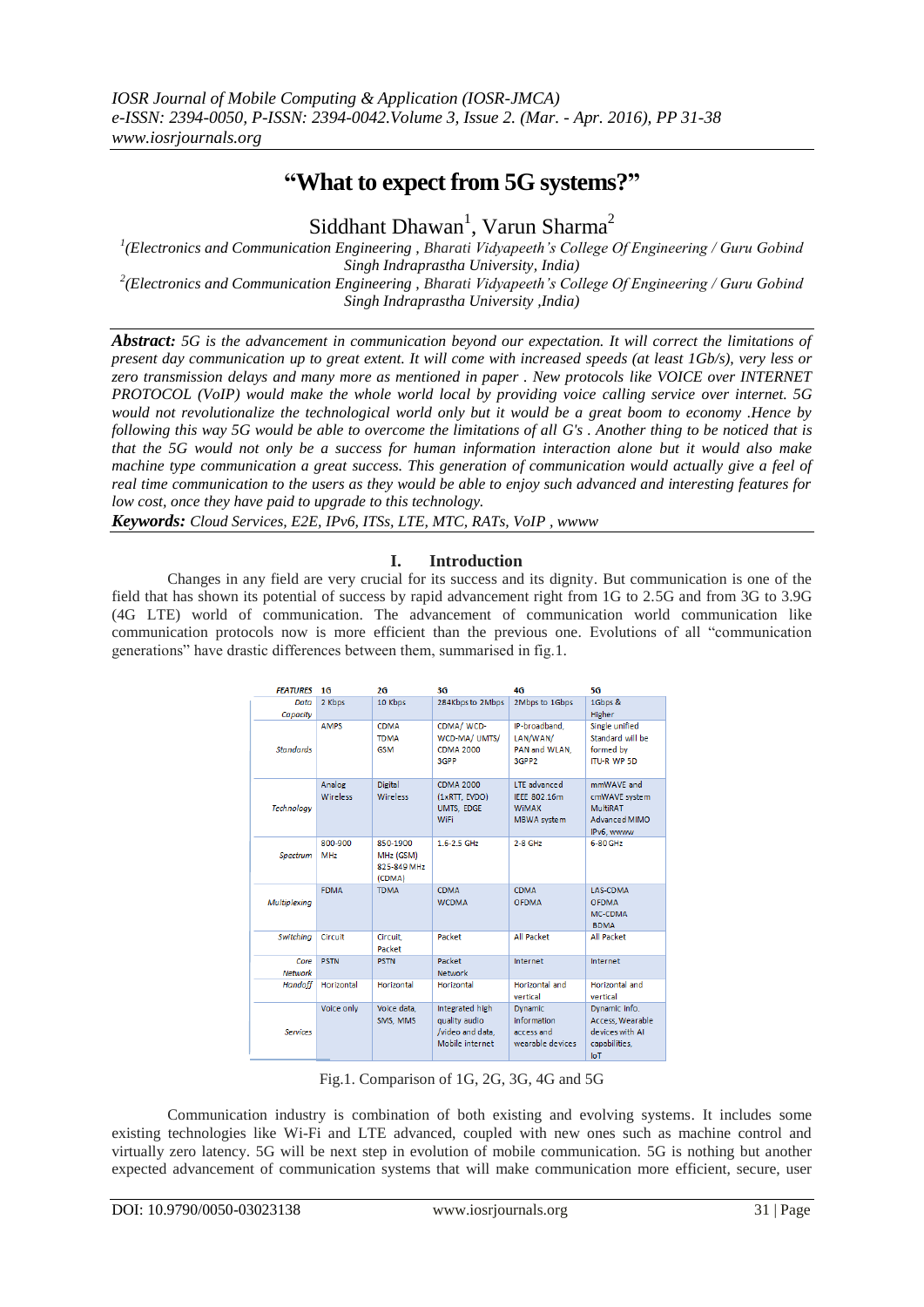friendly and many more by overcoming the "limits" of current systems. Some of these features are reffered in fig.2.

| <b>Next generation Wide Area</b>          |  |
|-------------------------------------------|--|
| 'massive mobile data'<br>4G               |  |
| BG . Video, voice & data'                 |  |
| · 'voice & SMS'<br>2G                     |  |
| WEET . "broadband services"               |  |
| · 'low power & short range'<br><b>PAN</b> |  |
| Zero latency & GB experience              |  |

Fig.2. 5G: Integration of existing and new technologies

With the continuing development of LTE in a compatible way, definitely it will be a part of 5G wireless access solution for frequency bands below 6GHz. Voice over Internet Protocol (VoIP) is a methodology a group of technologies for the delivery of voice communication and multimedia sessions over Internet Protocol networks, such as the internet. Users will go through a level of volume of call and data transmission with 5G pushed over a VoIP enables gadget. [1],[2]

In parallel, evolving existing Radio- Access technologies (RAT's), like LTE will also be a part of future flexible and dynamic 5G systems. New technologies like virtually zero latency or very low latency and additional capacity requirement will make them to operate at higher frequency than they do today. Fortunately, most of the major players already investing and researching the next generation of wireless technology agree on a few key requirements, such as connection speeds up to 10 Gb/s -- 500 times faster than current LTE technologies -- and latency reduced to 1ms. Moreover, it needs to be secure, offering seamless and uninterrupted connectivity.

Since 5G will not only provide the good data capacity but also security and uninterrupted connectivity, it will be enabling a new range of services, both for consumers and enterprises, in areas like Internet of Things(IoT), e-health, smart homes, connected cars, and much more.

For example, 5G could allow instant telesurgery, making it possible for surgeons to operate surgery robots at long distance, something that requires almost zero latency and reliable links. It will also be critical for C2X (Car to Infrastructure communications), self-driving cars and remote management of self-driving trains. Consumers can expect a boost on their entertainment options, with extremely high-definition video (4K and 8K) and 3D coming to portable devices, and online gaming will reach new levels of realistic experience and immersion, with new devices delivering a new virtual reality experience at lower cost.

#### **II. 5g-Requirements And Capabilities**

Initially, cellular networks using analogue transmission channels were designed for voice applications. Then digital technology evolved, digital 2G systems emerged in the 1990s, enables text messaging and circuit switched data access. Low data rates services by 2G systems leads to demand for new 3G systems and more capacity for voice. The recent 4G mobile communication LTE was developed for high data capacity mobile multimedia. From historical point of view, each communication technology was developed around some key use cases mentioned as follows and referred in fig.3 [3]:

- 1G: Voice service
- 2G: Voice and SMS
- 3G: Integrated voice and affordable internet
- 4G: High capacity mobile multimedia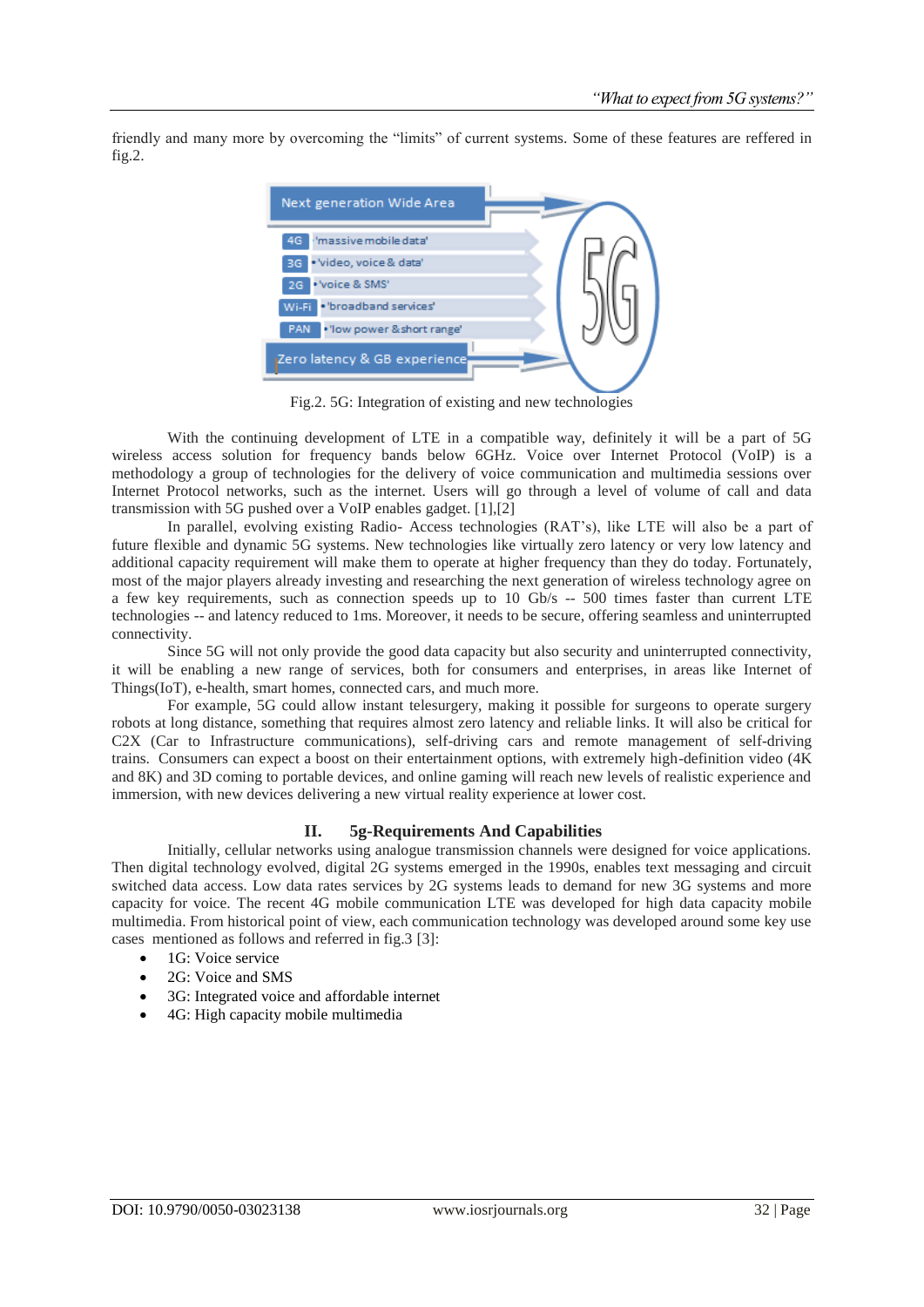

Fig.3. 5G Demands- higher capacity, low latency and more consistent experience [3]

An increase of data rates and virtually "Zero latency" needs are equally important. The next generation mobile communications will not be only for human interaction, instead we will see huge growth of IoT, which requires more reliable communication links but also at lower delays. However, lower latency will also be supported by new applications. Some of these applications are traffic safety, control of critical infrastructure and industry processes.

In addition to almost zero latency, 5G systems will be able to provide extremely high reliability and ultra-high availability in terms of connectivity. So the traffic issues of connectivity will be resolved.

There is strong need of "Gigabit experience" [3] which means data reception and transmission rates to users and machines. Higher capacity will require better performance and access to new, broader carrier in new spectrum. High capacity is still main need for technology evolution. It should be able to provide data rates exceeding 10 Gb/s. Data rates of several 100Mb/s are easily achievable in indoor and dense outdoor environments.

#### **III. Vision Of 3gpp**

In march 2015, 3GPP decided to give expected timeline for the arrival of 5G in the world of telecommunication, i.e., the time by which 5G would be available without any constraints of structure , standardization, cost, setup and many more. A tentative 3GPP official timeline as given by 3GPP is shown in  $fig.4$ .



Fig.4.Tentaive 3GPP timeline of 5G [4]

### IMT-2020

IMT-2020 is a process which looks at the gaps in the standardization of 5G .It was put forward by ITU-R. Focus Group, established in MAY 2015, as said by its chairman ,has a vision focus on software Isolation , i.e., the ability to automate how things operate .they are also laying stress on the ability to look at the open source community and Information Centric Networking (ICN) can be one of the considerable points of Focus Group. Apart from these, according to 3GPP, there are 2 submission deadlines related to IMT-2020 which are as follows: [4]

- Initial technology submission by ITU-R WP5D meeting #32, June 2019.
- Detailed specification submission by ITU-R WP5D meeting #36, October 2020.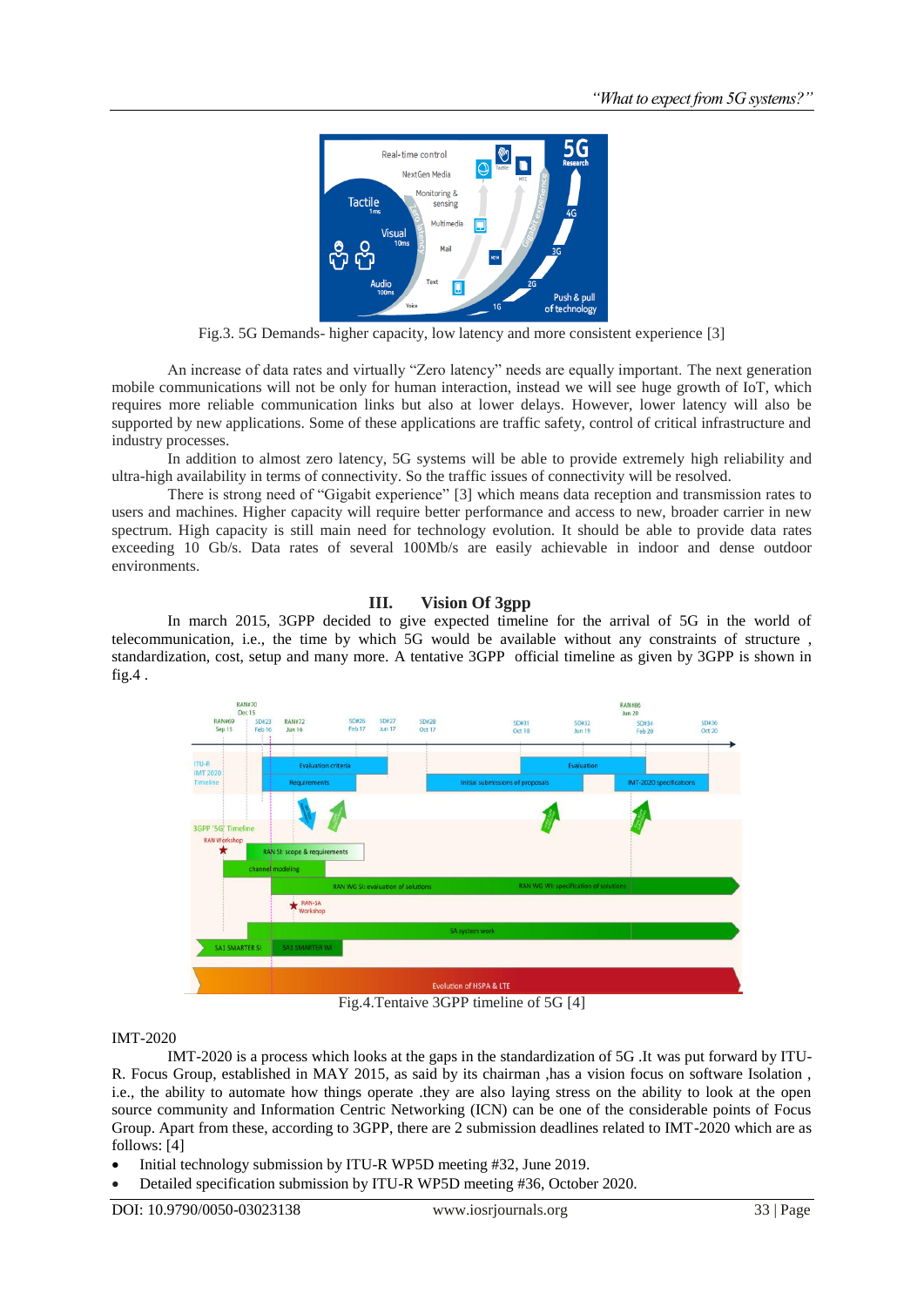#### RAN

There are several working groups which are working on the radio access technology for 5G. Discussion on Radio access for 5G would start with TSG RAN study to understand[4]:

- Requirements of IMT-2020, i.e, the requirements to fill the gaps which are creating problems in making 5G a success.
- Scope and requirements of new radio access for 5G.

### **IV. Spectrum For 5g**

To deal with the increased traffic demands and to enable transmission bandwidths supporting high data rates, 5G will extend its frequency range focussing more on below 6GHz[5]. Although, it is still unclear what spectrum in higher frequency will be made available for mobile communication and for now up to 100GHz is considered. The lower part of frequency range, below 30GHZ is preferred from point of propagation properties. Systems for low and high frequency bands are designed differently, however, in new frequency bands especially mmWave systems[6]; there is no need for fine tuning to achieve extreme spectral efficiency.



Thus, relevant spectrum ranges from below 1GHz up to order of 100GHz as represented in fig.5 .

### **V. Machine Type Communication**

Applications of 5G technology will not be constraint to human information interaction alone. New applications that drive requirements and capabilities of 5G are about end-to-end communication of connected devices which will use World Wide Wireless Web (wwww). These machines will be using Internet Protocol version 6(IPv6) as billions of devices are connected. To distinguish them from human centric wireless communication, it is labelled or called as machine type communication (MTC)[7].

Depending upon their characteristics and requirements, these MTC applications are subdivided into broadly two categories, critical MTC and massive MTC. (fig.5.) [8]

- **A. Massive MTC:** It corresponds to application of large number of devices including sensors, actuators and similar devices, and, use case that fall into this category include monitoring and automation of buildings and infrastructure, smart agriculture, logistics and fleet management.[9] These devices lead to following requirements for 5G-
- 1. Devices need to be of low cost.
- 2. Battery life should long enough.
- 3. These devices share small volume of data and low latency which is not a critical requirement.
- **B. Critical MTC:** It includes applications like control infrastructure and wireless connectivity for industrial processes. These applications need extremely high reliability and availability of wireless connectivity. The end-to-end (E2E) latency communications are low- at millisecond level.

Many different use cases exist with varying requirements of connectivity between two ends of MTC, majorly; it includes remote machinery and Intelligent Transportation Systems (ITSs). [9]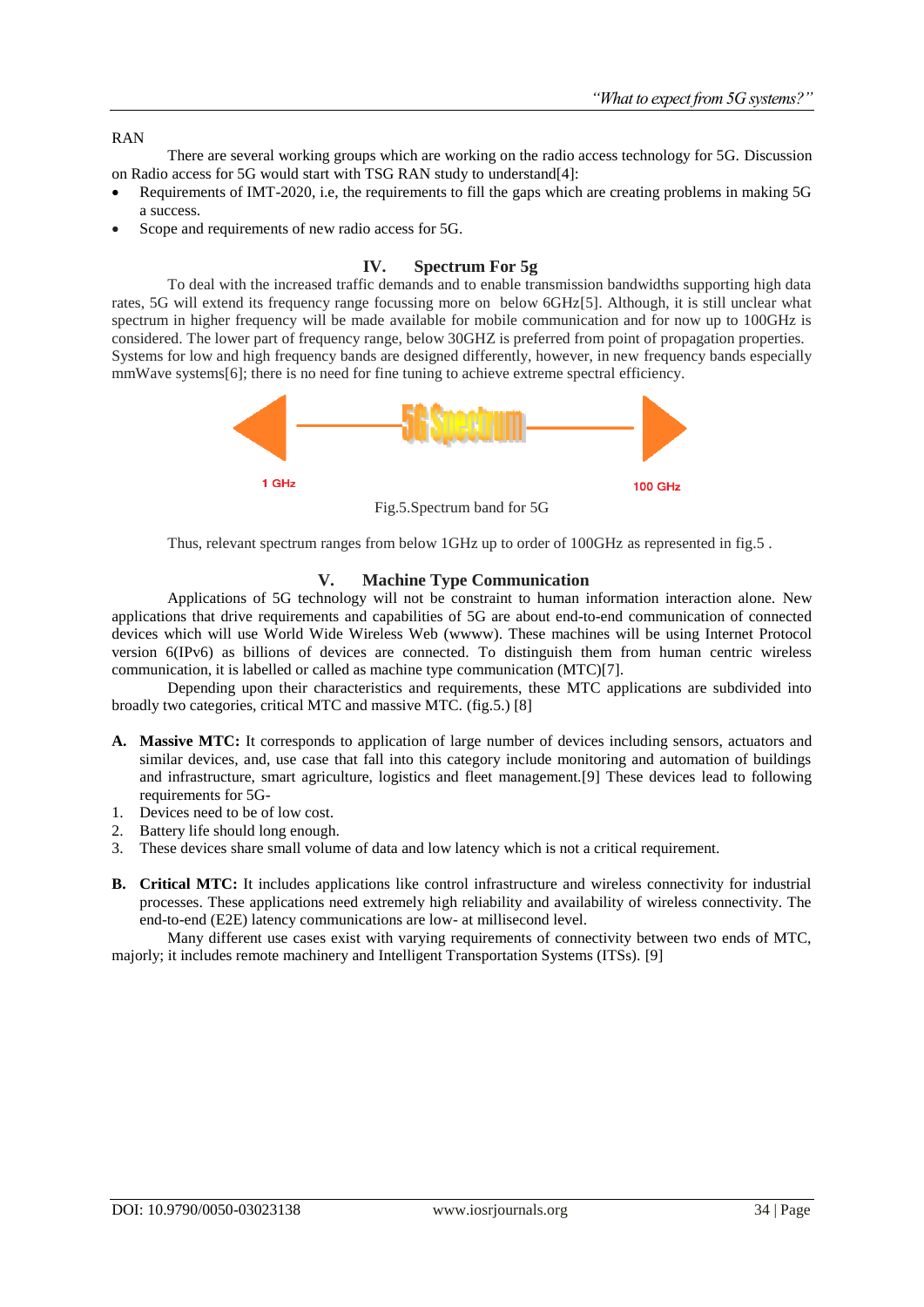

Fig.6. Massive MTC and critical MTC[8]

5G will drive the future evolution of the internet itself. What we mean when we refer to the "internet" is likely to change:

- Implementing the next generation of ubiquitous ultra-broadband network infrastructure will require a rethinking, restructuring and redesigning of approaches to mobile network construction and expansion.
- Integration of mass-scale cloud architectures will infuse mobile networks with capabilities for flexibly delivering services at unprecedented speeds while meeting forecasts for tremendous growth in mobile data traffic, diversification of mobile app innovation, IoT connectivity, and security.

### **VI. Use Cases**

Lot of new services are envisioned for 5G which plays a crucial driver for new technology. We have presented this in the form of some of points as well as by fig.7 .



Fig.7. Diversity of use cases, services and requirements

- A. Mobile broadband: Broadband technologies like LTE will continue to evolve and going to play key role in radio access solutions beyond 2020. It goes far beyond mobile internet access and covers media and entertainment services in cloud services and applications.
- B. Automotive:[3] This sector has huge growth of mobile communication of vehicles. Fascinating use cases in this sector are augmented reality dashboards. Wireless modules will enable communication between vehicles, sharing and exchange of all required information like road maps, signals information and many more making "Smart Car".
- C. Smart Society: cities and homes will be embedded with dense wireless sensor network with Artificial Intelligence (AI) capabilities having temperature sensors, window and heating controllers, burglar alarms and many more.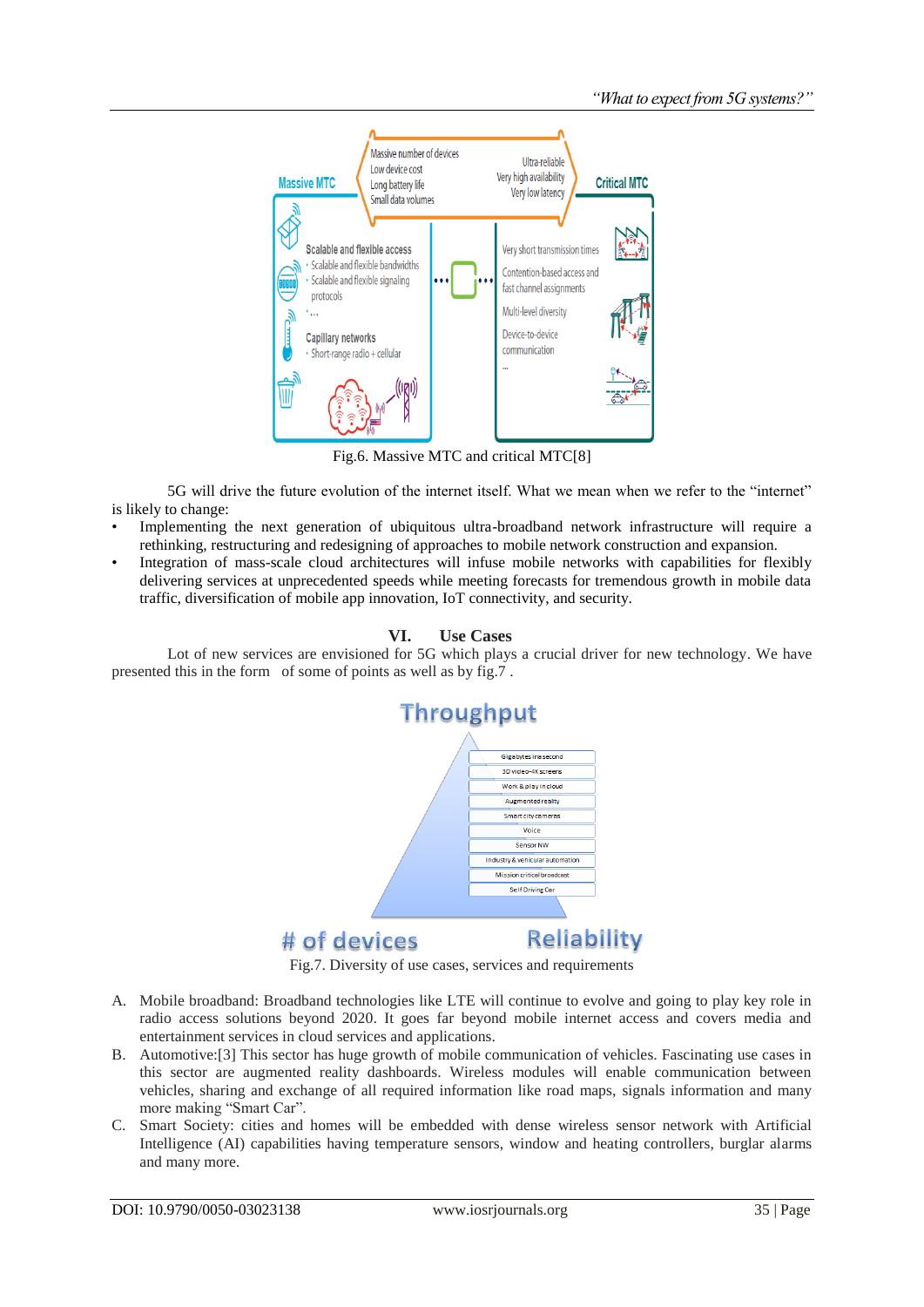- D. Health: communication systems enable telemedicine and telesurgery like services. These services will provide instant treatment to patient, eliminating distance barriers between health clinics and patients.
- E. Industrial:[3] 5G wireless communication systems will provide many industrial applications. Wires add cost to installation and maintenance, but tempting wireless links provide boost and many new opportunities to industries. However, this wireless connection suffers through same delays, reliability and capacity issues. So, low delays and low error probabilities are new challenges and requirements for 5G systems.

#### **VI. Expected Innnovation From 5g Network (Voip)**

Voice over Internet Protocol (VoIP): Voice over internet protocols basically means providing phone service over internet [11]. One having internet can make use of this technology. As it is expected that till the arrival of 5G technology a large part of world's population would have high speed internet excess ,this 5G technology would serve in such a user friendly way with reduced calling cost as compared to earlier. There are, at present, various VoIP service providers but this field still needs some more time to show its real potential. How the VOIP works?[10]

Broadly the working of VoIP is shown in fig.8 while communication through VoIP can be in 3 possible ways which follows:



(iii) VOIP Connecting directly

It basically means connecting two IP phones directly with each other .However we require a NAT routers, otherwise there may be a problem in connecting VOIP directly.



## **VII. Advantages Of Using 5g**

5G, once available, would make the life of people much easier .it would be much more user friendly, would have more exciting features, and many more things that would overwrite 5G on all other G's. Some of these features 5G is expected to have are as shown in fig.9 as well and follows: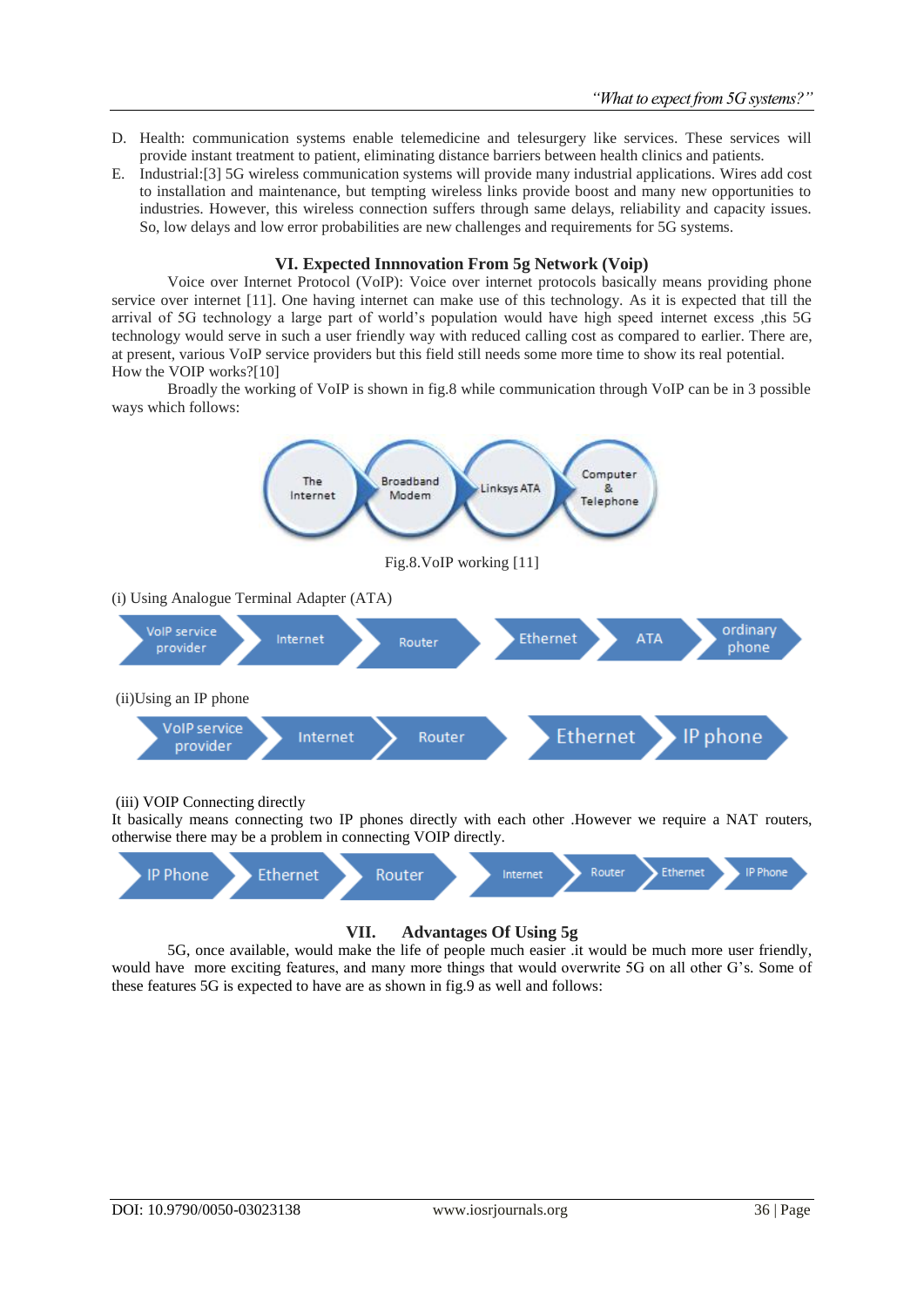

Fig.9.Some of the 5G Advantages and Application

- Low Latency: 5G is expected to have about 10 times more speed than the present scenario. This would drive machine to machine communication to a great success because a signal sent from one device to can be received by other device with very less delay which ultimately increases the precision.
- Virtual reality: Now as expected, 5G would make the world understand the actual meaning of virtual reality. Virtual reality basically means having various technologies or resources configured without any manual configuration.
- High reliability: It is strongly expected that 5G would have high degree of reliability and precision. Hence such type of communication can be used in critical situations ,like aircraft communication where due to less degree of reliability a great loss of life and money can occur.
- Traffic prioritisation: Traffic prioritization basically means providing brains to different vehicles moving on roads in auto steering mode , i.e., to provide the vehicles the authority to take decisions of changing the direction of the vehicle on the basis of signal received from nearby vehicles. This is made successful by 5G in a way that 5G has a very Low latency which ensure the precision of information and also precision in the time which makes it possible for a vehicle in auto steering mode to take correct decision on correct time.
- Helping hand to IOT: In present scenario internet of things (IOT) is most developing field which basically focuses on connecting different hard wares via internet. The most important requirement of IOT is low latency and reliability of communication network through which it tries to connect different hard wares and 5G could act as a great help as it has low latency as well as reliable communication network.
- VoIP: It would make whole world local by providing voice calling over internet that costs less.
- Zero-second switching: max 10 millisecond switching time between different radio access technologies to ensure a consistently seamless delivery of services.
- Massive capacity and always-on: Current mobile network systems already support 5 billion users; this will expand to support several billions of applications and hundreds of billions of machines.
- Low Energy consumption: energy-per-bit usage should be reduced by a factor of 1,000 to improve upon connected device battery life.

#### **VII. Conclusion**

Telecommunication industry has given us a lot which makes it more and more unpredictable .Due to increase pace of development in telecommunication field the expectation from 5G is very high .It is yet not possible for anyone to predict complete features of 5G but the features we have covered are the main reason that are attracting various market players to have investment in 5G technology. We hope this paper provides you a stronger links between various generations of mobile communication and understanding the needs and expectations from this complete new generations of 5G .We finally conclude by commenting that no one knows what exactly would be the feature of 5G but one can confidently say that this new era of mobile communication would make the present telecommunication system more efficient whether we say about increased data rates or in terms of spectral efficiency.